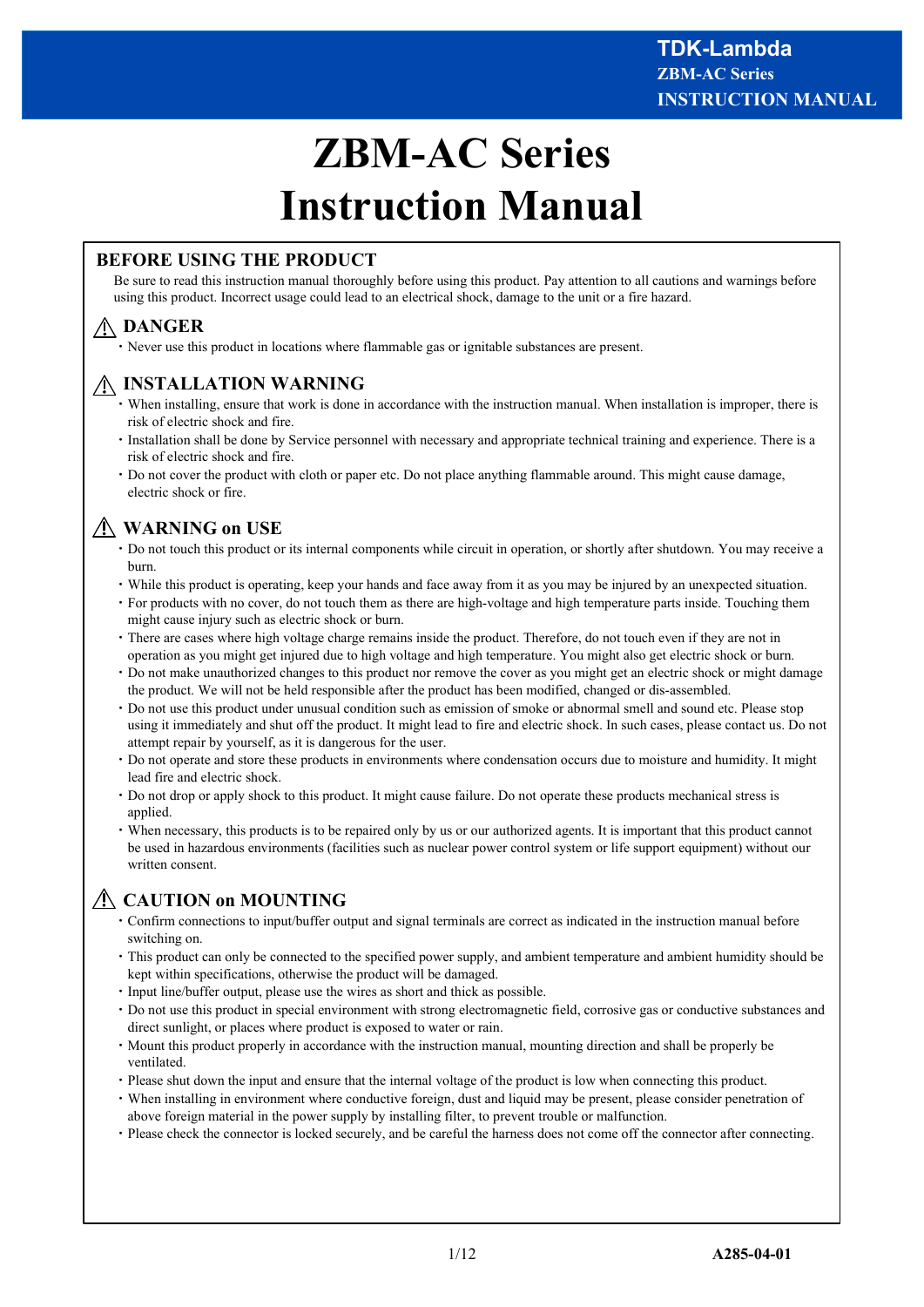# **CAUTION on USE**

- ・Product individual notes are shown in the instruction manual. If there is any difference with common notes individual notes shall have priority.
- ・Before using this product, be sure to read the catalog and instruction manual. There is risk of electric shock or damage to the product or fire due to improper use.
- ・Do not connect this product to anything other than the specified power supply. This might cause damage, electric shock or fire.
- ・This product can only be connected to the specified power supply, ambient temperature and ambient humidity should be kept within specifications, otherwise the product will be damaged, or cause electric shock or fire.
- ・If the built-in fuse is blown, do not use the product even after replacing the fuse, as there is risk of abnormality inside. Be sure to request repair to our company.
- ・For products without built-in protection circuit (element, fuse, etc.), insert fuse at the input to prevent smoke, fire during abnormal operation. As for products with built-in protection circuit, depending on usage conditions, built-in protection circuit might not work. It is recommended to provide separate proper protection circuit.
- ・This product was made for general purpose electronic equipment use and is not designed for applications requiring high safety (such as extremely high reliability and safety requirements. Even though high reliability and safety are not required, this product should not be used directly for applications that have serious risk for life and physical safety. Take sufficient consideration in fail-safe design (such as providing protective circuit or protective device inside the system, providing redundant circuit to ensure no instability when single device failure occurs).
- ・When used in environments with strong electromagnetic field, there is possibility of product damage due to malfunction.
- ・When used in environment with corrosive gas (hydrogen sulfide, sulfur dioxide, etc.), there is possibility that they might penetrate the product and lead to failure.
- ・When used in environments where there is conductive foreign matter or dust, there is possibility of product failure or malfunction.
- ・Provide countermeasure for prevention of lightning surge voltage as there is risk of damage due to abnormal voltage.
- ・Connect together the mounting holes and the ground terminal of the equipment for safety and noise reduction. If these ground is not connected together, there is risk of electric shock.
- ・Parts with lifetime specifications (built-in fan electrolytic capacitor) are required to be replaced periodically. Set the overhaul period depending on the environment of usage and perform maintenance. Also, note that there are cases when EOL products cannot be overhauled.
- ・Take care not to apply external abnormal voltage to the input/buffer output. Especially, applying reverse voltage or overvoltage more than the rated voltage to the input/buffer output might cause failure, electric shock or fire.
- ・This product is designed under condition Material group Ⅲb, Pollution Degree (PD): PD2, Over Voltage category (OVC): OVCII or III (Only EN62477-1) and Class of equipment: Class Ⅰ. This product is designed to be accessible only to service technicians as part of indoor use device.
- ・This product contains a printed circuit board utilizing surface mounted devices. PCB stress such as bending, twisting etc, could cause damage. Therefore, please handle with care.
- ・When handling this product, hold the board edge and take care not to touch the component side. When installing this product in apparatus or equipment, mount it on spacers.
- ・The output power is considered to be a hazardous energy level (ES1).

 Therefore, the input/output of this product must be protected in the end use equipment to maintain ES1. It must not be made accessible to users. Protection must be provided for Service Engineers against indirect contact with the output terminals and/or to prevent tools being dropped across them. While working on this product, the AC input power must be switched off and the input and output voltage should be zero.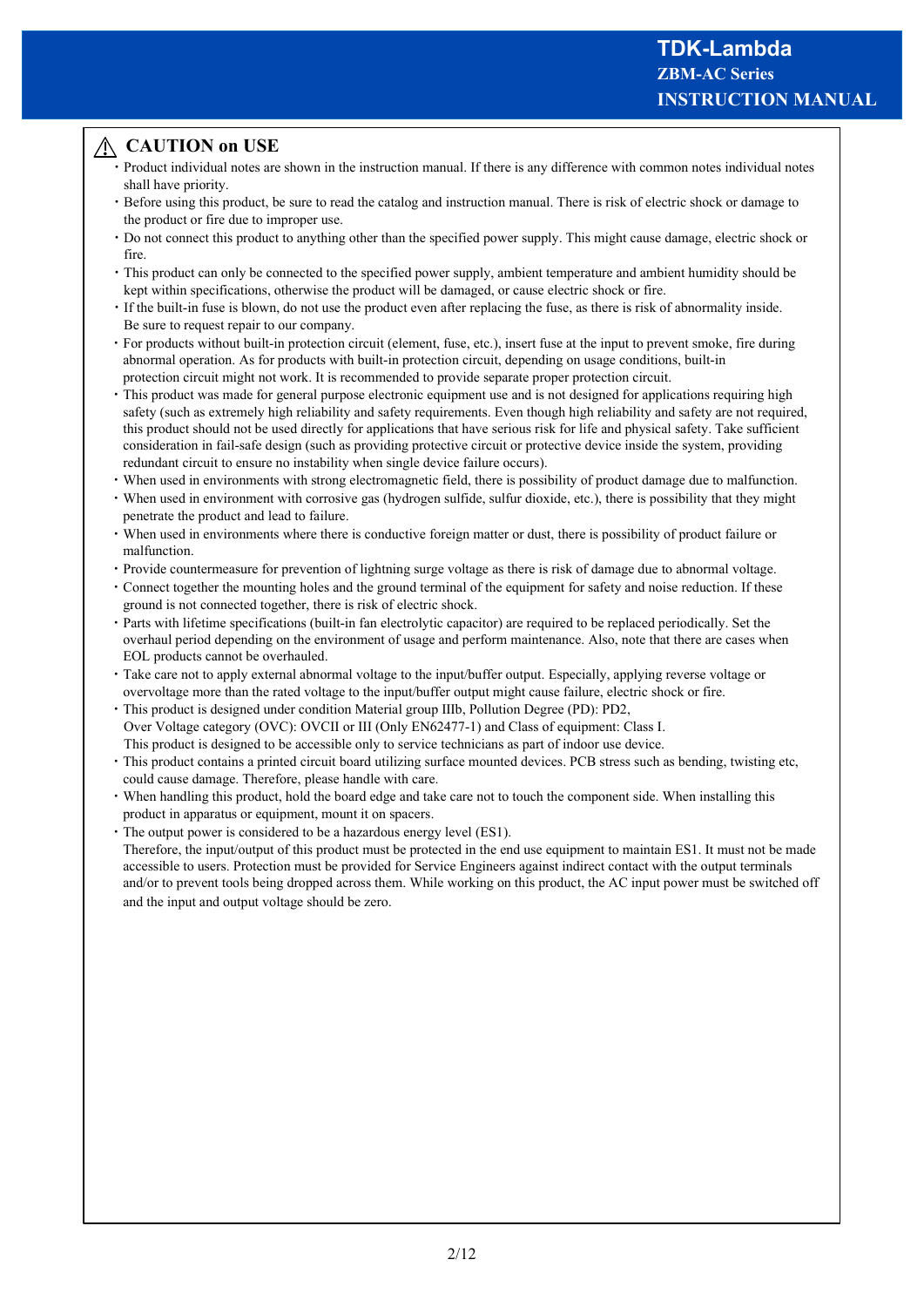# **Note**

- ・Take note that traces of sheet metal processing be left in our power supplies.
- ・When disposing product, follow disposal laws of each municipality.
- ・Published EMI (CE, RE) or immunity is the result when measured in our standard measurement conditions and might not satisfy specification when mounted and wired inside end-user equipment. Use the product after sufficiently evaluating at actual end-user equipment.
- ・When exporting our products, apply for necessary permissions as required by rules and regulations of Foreign Exchange and Foreign Trade Control Act.
- ・Catalogue, contents of the instruction manual may be changed without a prior notice. Refer to latest catalogue or instruction manual.
- ・Reproduction or reprinting the instruction manual or its portion is forbidden without our permission.

# **LONG-TERM STORAGE METHOD AND LONG-TERM STORAGE PERIOD**

- ・Please keep the product in carton box.
- ・Please do not apply excessive vibration, shock or mechanical stress applied directly to the product.
- ・Please keep away from direct sunlight.
- ・For long-term storage temperature and humidity, the following conditions shall be used as a guideline :
	- Temperature range : 5℃~30℃
	- Humidity range :  $40\% \sim 60\% RH$
	- Please keep away from the places where temperature and humidity can change drastically.
	- It can cause condensation on the product or deterioration.
- ・For long-term storage period, we recommend to use within 2 years after receiving the product. There is tendency that the leakage current of an aluminum electrolytic capacitor may increase when stored without using for a long time. This phenomenon can be improved by applying voltage to the aluminum electrolytic capacitor to reduce the for reference, before using products that have been stored for a very long time, please warm-up first for 30 minutes or more without taking load. increased leakage current through the self-recovery effect of the electrolyte.

< Criterion of warm up voltage condition >

(1)Implementation period : 1 year or above after the delivery

(2)Electrical continuity condition

| Input voltage | : Follow the connected power supply of this product. |
|---------------|------------------------------------------------------|
| Load          | $\div 0A$                                            |
|               | Ambient temperature : Normal temperature             |
| Time          | : 30 minutes or more                                 |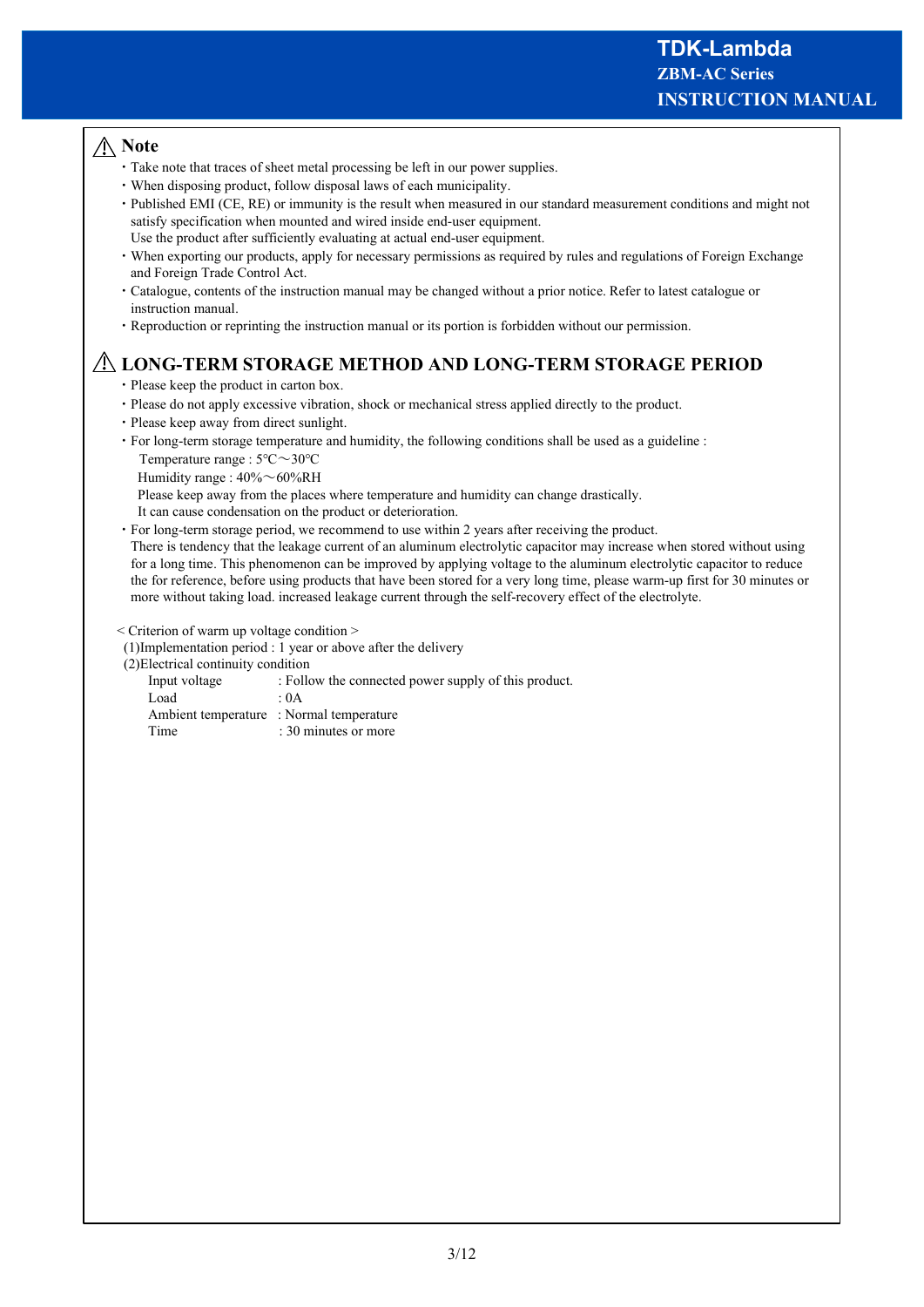# **1. Product Explanation**

## **1-1. Outline**

This product has built-in aluminum electrolytic capacitor to extend the hold-up time. It can be used by connecting to the specified power supply in the specification. This product alone cannot operate. When the input voltage to the power supply stop ( i ) or When the input voltage momentary drop of the power supply ( ii ), it supplies energy to the connected power supply.



## **1-2. Features**

- ・Back up the your system by increasing buffer time.
- ・The convection cooling method is quiet and reduced failure risk by foreign material.
- ・Safety standard certification IEC/UL/EN/CSA 62368-1, IEC/EN62477-1(OVCⅢ).
- ・Support hold-up time for SEMI-F47.

**1-4. System Configuration Example**

## **1-3. Applications**

#### **Applications Usage**

- 
- ・FA/Robot controller ・Securing sufficient time for safely stop the drive unit.
- ・Logistics/Transport ・Securing sufficient time for data write.
- ・Building management system ・Keeping communication at input voltage momentary drop.
- ・Semiconductor manufacturing equipment ・Prevent system shut down at input voltage momentary drop.



## **1-5. Applicable product of our specified**

#### ・ZWS300RC-\*\*/BM

・ZWS300RC-\*\*/RBM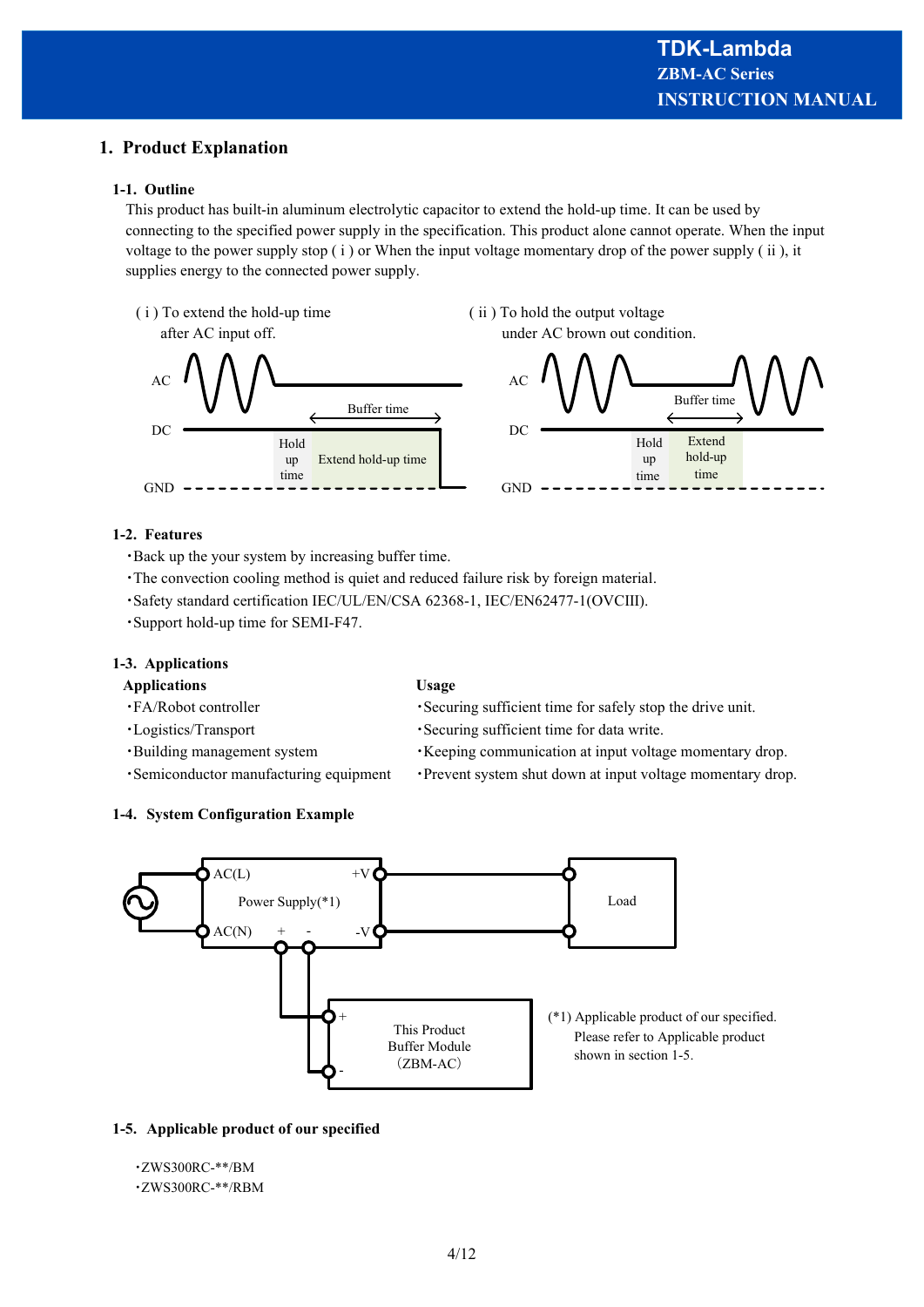**2. Model name identification method**



# **3. Terminal Explanation**



| $\textcircled{1}$ + | : +Input/Buffer output terminal |  |
|---------------------|---------------------------------|--|
|                     |                                 |  |

2 ‐ : -Input/Buffer output terminal

3 Earth mounting hole (hole diameter : φ3.5mm)

Must be connected to Chassis (Conductor) of the equipment by electrically conductive spacer.

- 4 Mounting hole (hole diameter : φ3.5mm)
- $(5)$  +/-RS : +/- Ready Signal
- $\textcircled{6}$  +/-STB : +/- STBY (Standby output voltage) (Option model "/S")
- 7 Red LED : Bulk electrolytic capacitors voltage monitoring indicator
	- LED is off when bulk electrolytic capacitor is less than 60V.
- 8 Green LED : Standby output monitoring indicator (Option model "/S")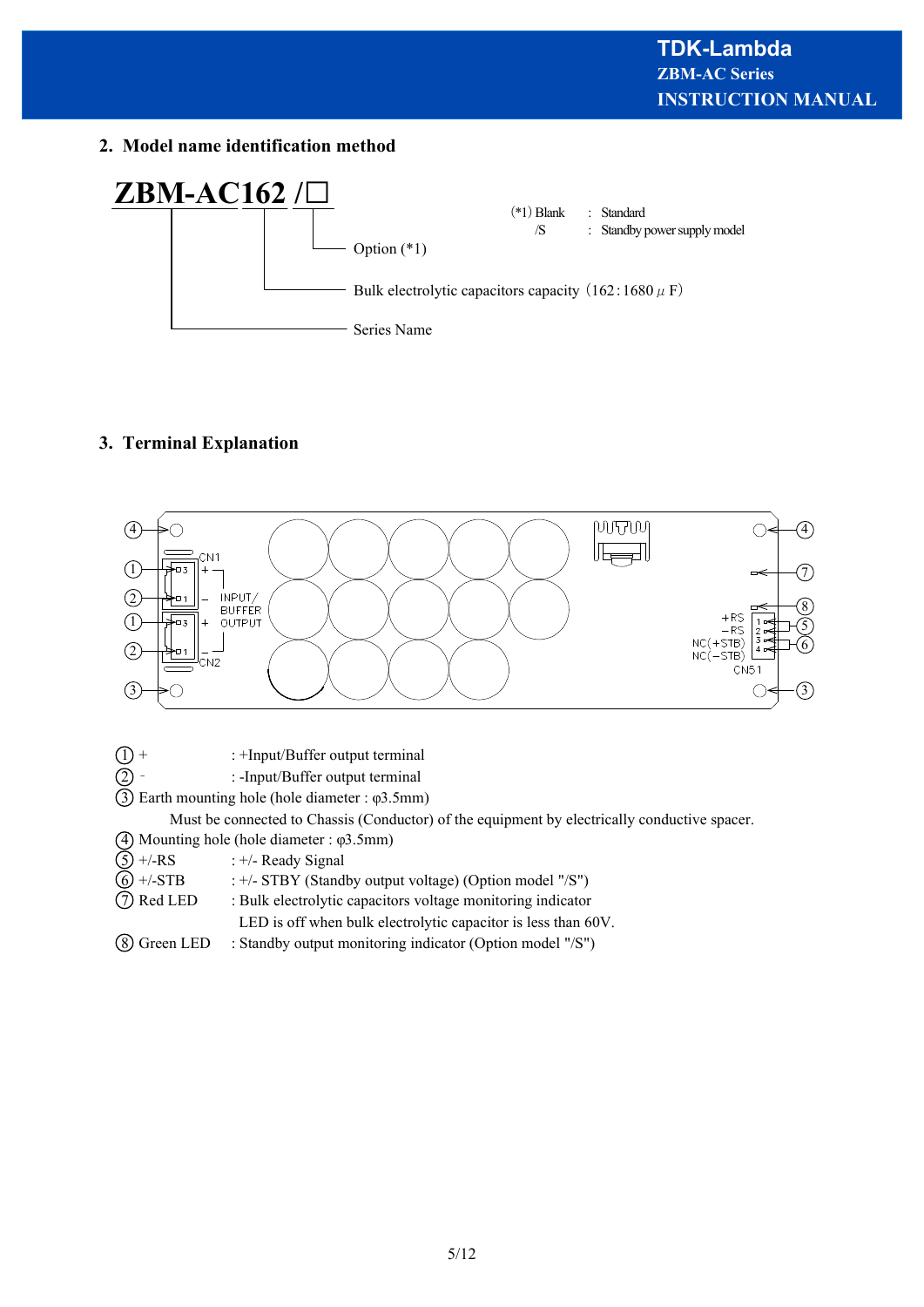## **4. Block Diagram**



・Circuit topology, switching frequency (Option model "/S") Flyback topology 190kHz

・Fuse rating : 6.3A

# **5. Sequence time chart**

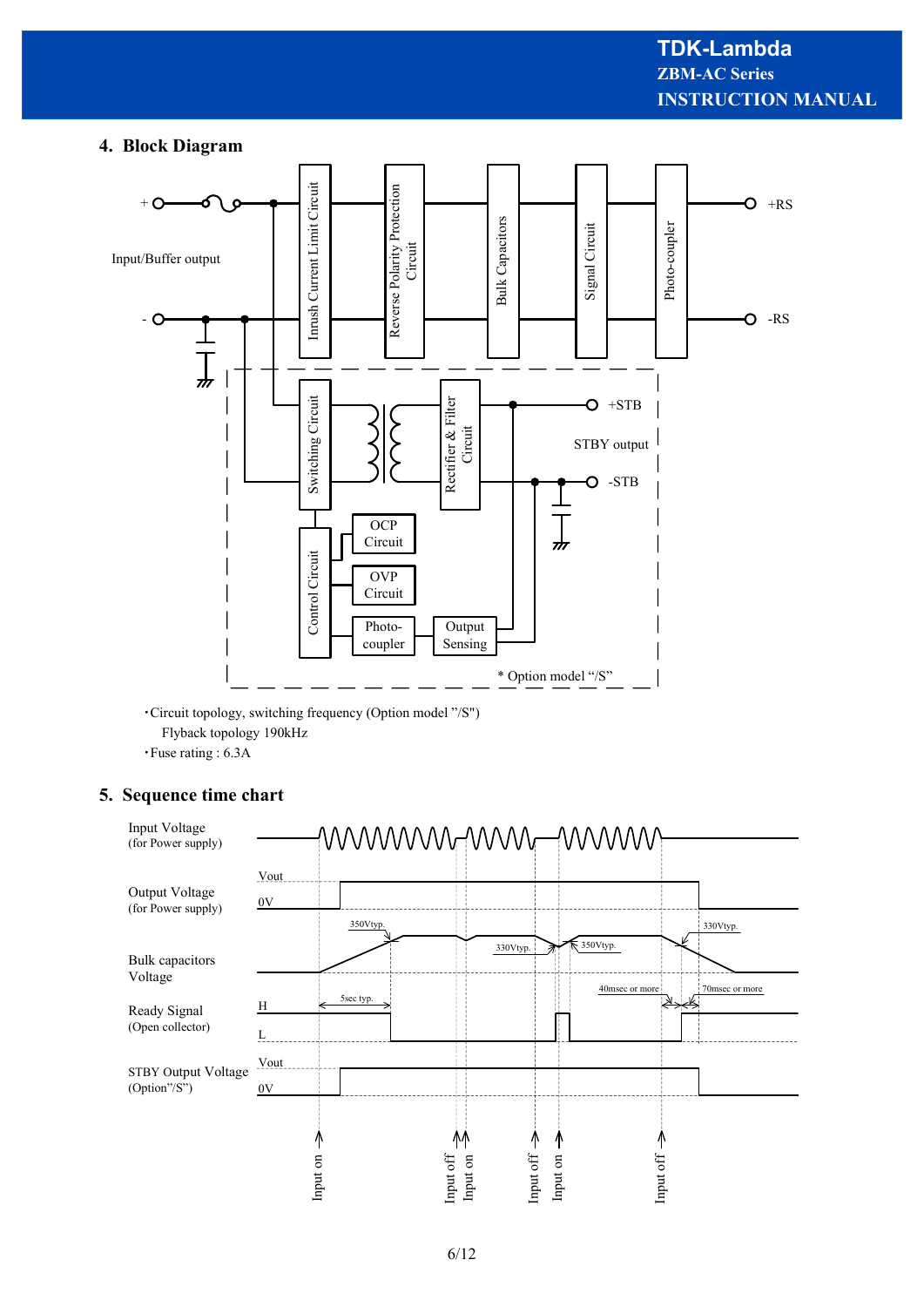## **6. Terminal Connection method**

Pay attention to the input wiring. If it is connected to wrong terminal, the product will be damaged. ・Please shut down the input and ensure that that the internal voltage of the product is low when connecting this product.

- ・Must be connected to Chassis (Conductor) of the equipment by electrically conductive spacer.
- ・Do not apply stress to PCB, when connecting or removing connector.
- ・Power supply should be fixed directly to the input/buffer output connector of the buffer module. Please refer to wiring diagram shown in section 6-1 below.

#### **6-1. Wiring for power supply and buffer module**

For the harness that connects the power supply and this product, it is necessary to use harness with withstand voltage of 400V or higher, equivalent to AWG16, and less than 30cm in length. Please be careful about insulation as this connection harness is on the primary side. An optional harness (sold separately) for connection is available. (HA-13-IN)

(1) General wiring



#### (2) Parallel of buffer modules

For the number of modules that can be connected, refer to the specification and instruction manual of the applicable product of our specified. When using multiple ZBM-AC, the maximum number of / S option is one, and connect to the beginning.

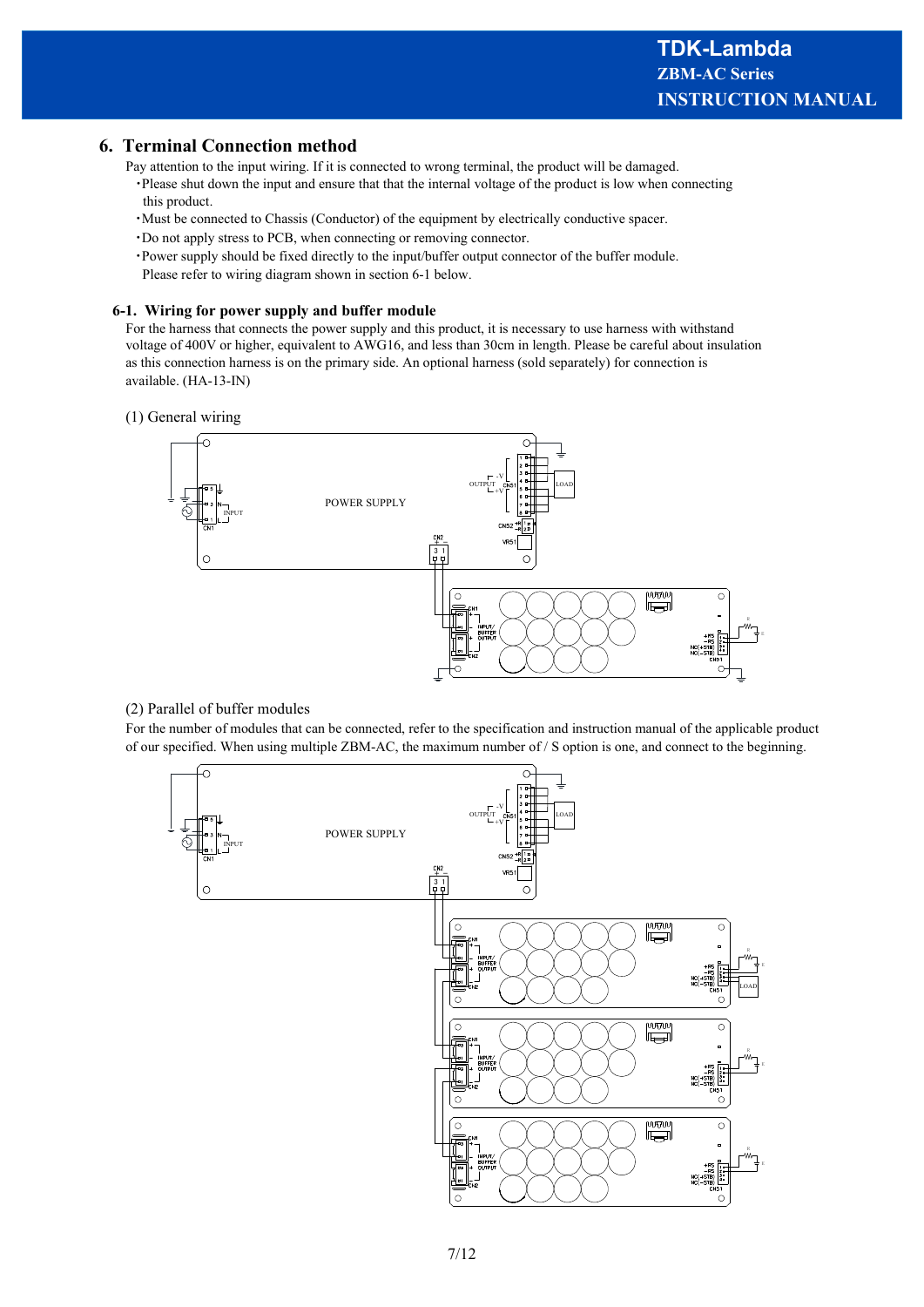# **7. Explanation of Functions and Precautions**

#### **7-1. Ready Signal**

The ready signal is "Low" when the internal Bulk electrolytic capacitors voltage is 350V typ or more, and "High" when the 330V typ or less. The maximum sink current of the ready signal is 1mA and external voltage at 30V or less.



#### **7-2. Red LED**

The Red LED monitors the bulk electrolytic capacitor voltage. LED is off when bulk electrolytic capacitor is less than 60V.

#### **7-3. Parallel Operation**

This product can increase the buffer time by parallel operation. Please refer to wiring diagram shown in section 6-1(2). Depending on the number of parallel, the output power derating of the connected power supply is required. For details on derating, please refer to the specifications of the specified power supply.

#### **7-4. Standby Output (Option model "/S")**

The output voltage of the standby power supply for signals is 24Vtyp (22.8V - 25.2V), and the maximum output current is 0.2A. The ground of the standby power supply terminal for signals is the -STB terminal. The STB terminal is isolated from the primary circuit.

#### Over Current Protection (OCP)

The OCP of the standby power output for signals is automatic recovery. When the output is short-circuited, it is hiccup operation. Never operate the unit under over current or shorted conditions, which may leads damage or insulation failure. OCP setting is fixed and not to be adjusted externally.

#### Over Voltage Protection (OVP)

The OVP of the standby power output for signals is output shut down method and manual reset type. To reset OVP, remove the input of the product, red LED off, and then re-input is required. The setting value of OVP is fixed and not adjustable. Never apply higher voltage externally to the standby power output for signals terminal to avoid the product failure. In case of inductive load, put protective diode in series to the output power line.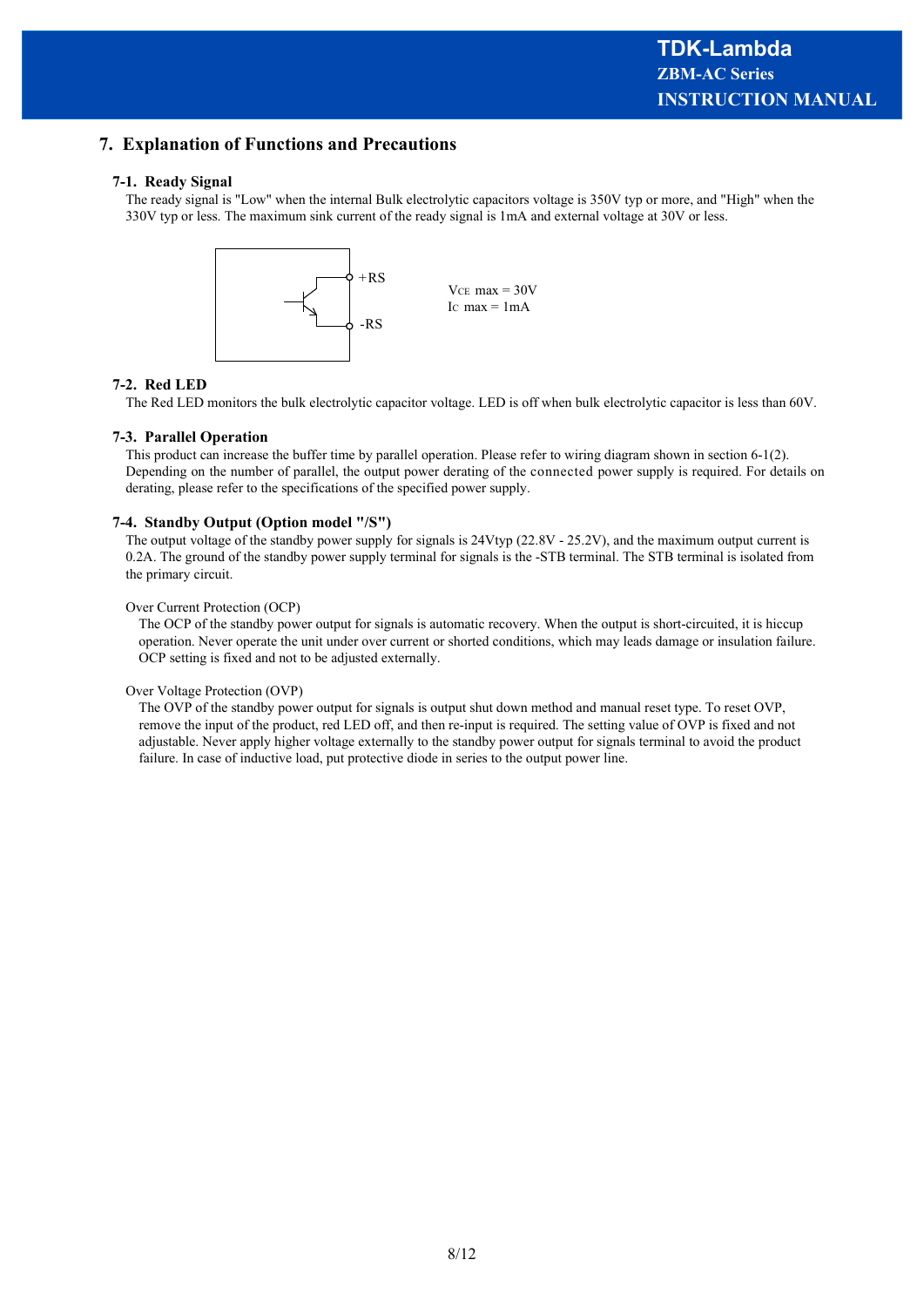#### **7-5. Isolation Test**

Isolation resistance between Signal -  $\perp$  terminal is more than 100MΩ at 500VDC. For safety operation, voltage setting of DC isolation tester must be done before the test. Ensure that the product is fully discharged after the test.

 $\blacksquare$  Signal -  $\perp$  terminal : 500VDC More than 100M $\Omega$ 



#### **7-6. Withstand Voltage**

The product is designed to withstand 3.0kVAC between input/buffer output and signal, 2.0kVAC between input/buffer output and  $\perp$  terminal and 500VAC between signal and  $\perp$  terminal each for 1 minute. When testing withstand voltage, set current limit of withstand voltage test equipment at  $10$ mA (Signal -  $\frac{1}{2}$  terminal :

20mA).

The applied voltage must be gradually increased from zero to testing value and then gradually decreased for shut down. When timer is used, the product may be damaged by high impulse voltage at switch on and off timing. Connect input/buffer output and signal output as follows.

■ Input/Buffer output - Signal (dotted line) : 3.0kVAC, 1min (10mA) Input/Buffer output -  $\perp$  (solid line) : 2.0kVAC, 1min (10mA)



 $\blacksquare$  Signal -  $\perp$  : 500VAC, 1min (20mA)

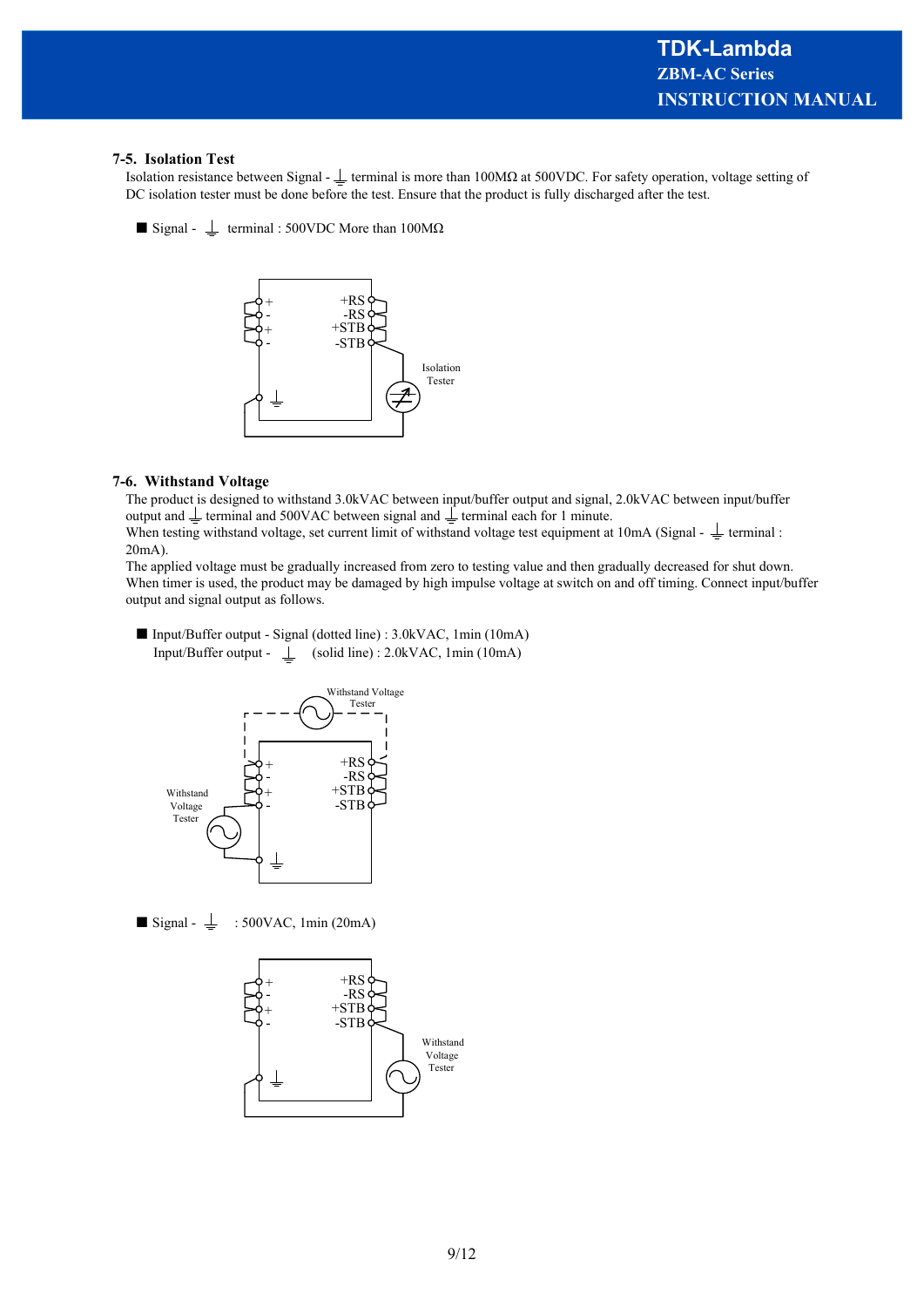# **8. Mounting Method**

#### **8-1. Mounting Direction**

The standard mounting is direction (A). Possible mounting directions are (A), (B),(C), (D) and (E). Do not mount the product in any other directions.



#### **8-2. Mounting Method**

Insert the spacer (Maxφ8) of height more than 8mm to lift the product. And use all mounting holes for the product installation.



Allowable area by metal pieces is 9mm from each PCB corners. Refer to figure below.

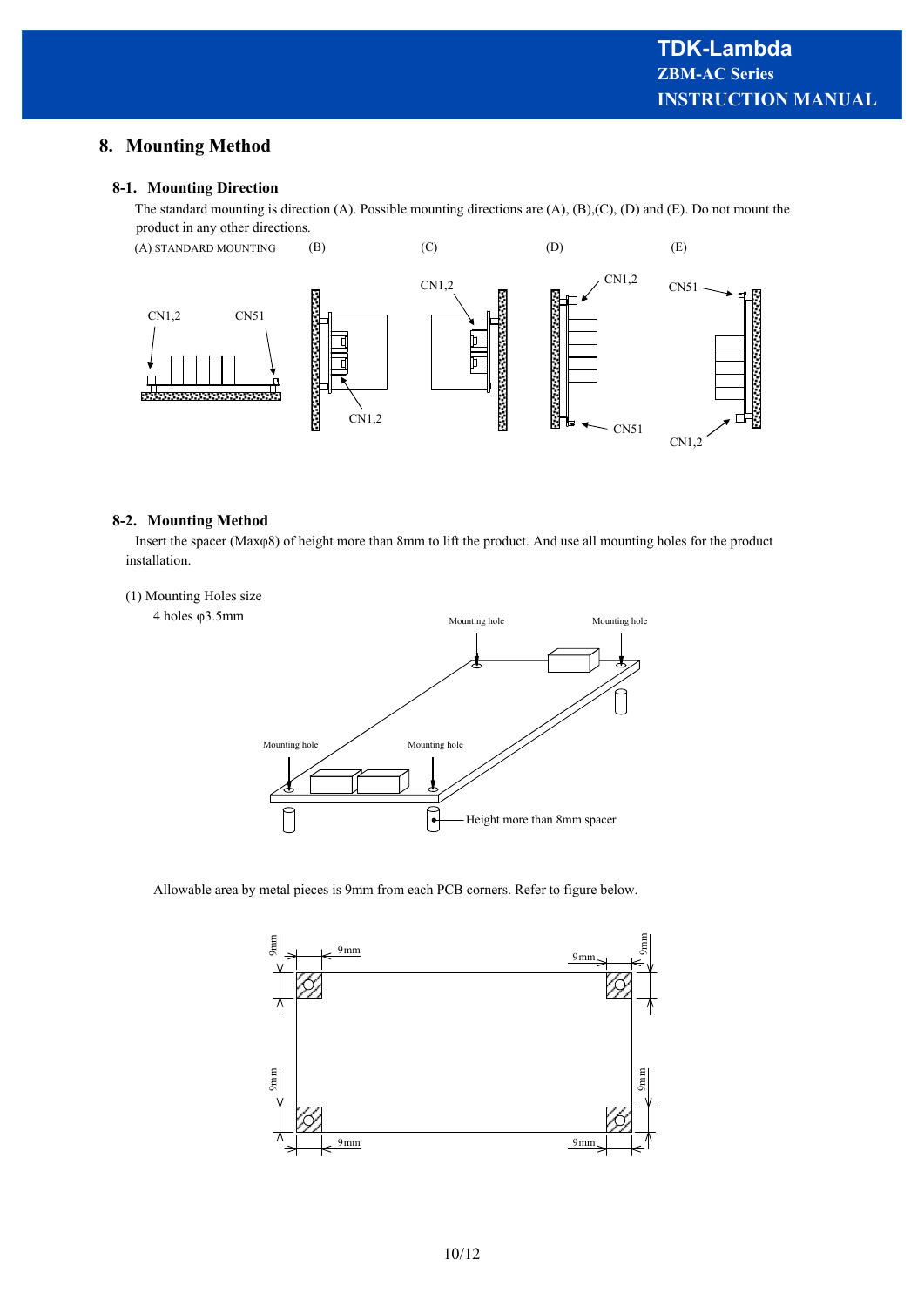(2) Condition to meet Isolation , Withstand Voltage & Safety standard

 If the space is not enough, the specification of isolation, withstand voltage and safety standard will not be satisfied. Take the space in the product surroundings and the upper area of components to keep enough for convection cooling.



 must be connected to the Protective earth terminal of the equipment. Also 2 mounting holes are must be connected to the Chassis (Conductor) by Metal spacer. When screw clamping the mounting holes, please use the screw with spring washer. If not connect to the Chassis (Conductor), the conducted noise, radiation noise and output noise will increase. (The location of 2 mounting holes for Chassis connection is shown with  $\perp$  mark in below figure.)



# **9. Wiring Method**

- (1) The input/buffer output load line and signal line shall be separated, and use all lines as thick and short as possible to make lower impedance. The input/buffer output load line and signal line shall be twisted or use shielded wire to improve noise sensitivity.
- (2) Input/buffer output lines shall be twisted.
- (3) Noise can be eliminated by attaching a capacitor to the STBY terminals.
- (4) For safety and EMI considerations, connect between  $\perp$  terminal of input connector and protective earth terminal firmly.
- (5) The recommended wire type, torque and crimp-type terminal.

| Input/Buffer output | AWG#16               |
|---------------------|----------------------|
| Signal output       | $AWG#26 \sim AWG#22$ |